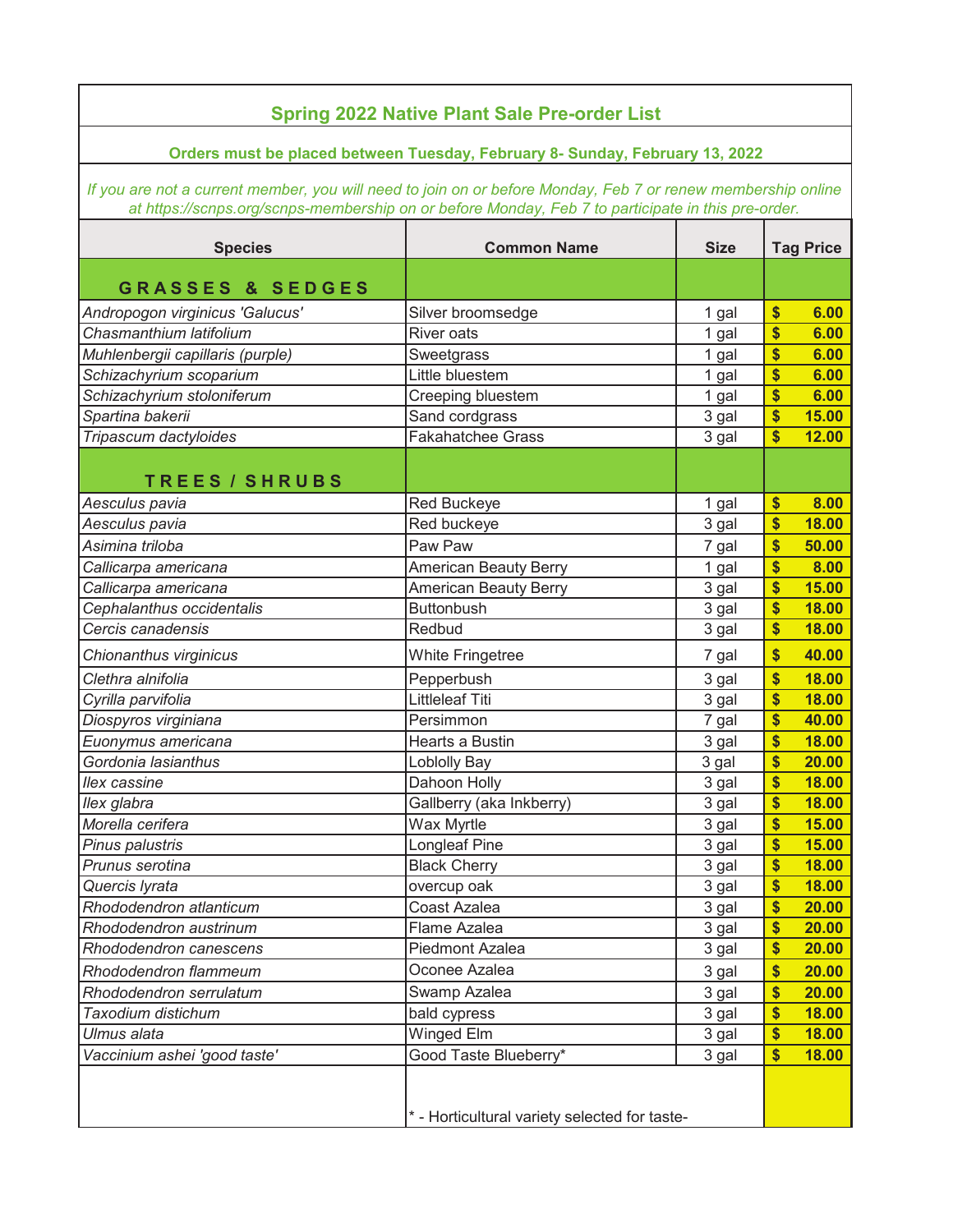| <b>VINES</b>                         |                                  |       |                           |       |
|--------------------------------------|----------------------------------|-------|---------------------------|-------|
| Ampelaster carolinianus              | Climbing aster                   | 1 gal | $\boldsymbol{\$}$         | 8.00  |
| Gelsemium sempervirens               | Carolina Jessamine               | 1 gal | \$                        | 8.00  |
| Passiflora lutea                     | Yellow passion vine              | 1 gal | \$                        | 8.00  |
| <b>PERENNIALS</b>                    |                                  |       |                           |       |
| Amsonia tabernaermontana             | <b>Blue Star</b>                 | 1 gal | \$                        | 6.00  |
| Aquilegia canadensis                 | Columbine                        | 1 gal | \$                        | 6.00  |
| Asclepias incarnata                  | swamp milkweed (no pesticide)    | 1 gal | \$                        | 8.00  |
| Asclepias perennis                   | aquatic milkweed (no pesticide)  | 1 gal | \$                        | 8.00  |
| Baptisia alba                        | White Wild Indigo                | 1 gal | \$                        | 6.00  |
| Chrysogonum virginianum              | green and gold                   | 1 gal | \$                        | 6.00  |
| Coreopsis integrifolia               | Chipola river coreopsis          | 1 gal | \$                        | 6.00  |
| Coreopsis lanceolata                 | Lanceleaf coreopsis              | 1 gal | \$                        | 6.00  |
| Eupatorium fistulosum                | Joe Pye weed                     | 1 gal | \$                        | 6.00  |
| Eurybia divaricata                   | White wood aster                 | 1 gal | \$                        | 6.00  |
| Eurybia hemisphaerica                | southern prairie aster           | 1 gal | \$                        | 6.00  |
| Fragaria virginiana                  | Native Strawberry                | 1 gal | \$                        | 6.00  |
| Helianthus angustifolius             | Swamp sunflower                  | 1 gal | \$                        | 6.00  |
| <b>Hibiscus coccineus</b>            | <b>Scarlet hibiscus</b>          | 1 gal | \$                        | 6.00  |
| <b>Hibiscus coccineus</b>            | <b>Scarlet Hibiscus</b>          | 3 gal | \$                        | 15.00 |
| <b>Hibiscus mosheutos</b>            | swamp rose mallow                | 1 gal | \$                        | 8.00  |
| <b>Hibiscus mosheutos</b>            | swamp rose mallow                | 3 gal | \$                        | 15.00 |
| Liatris spicata                      | blazing star                     | 1 gal | \$                        | 6.00  |
| Lobelia cardinalis                   | <b>Cardinal Flower</b>           | 1 gal | \$                        | 6.00  |
| Monarda punctata                     | Dotted horsemint                 | 1 gal | \$                        | 6.00  |
| Penstemon laevigatus                 | Beard tongue                     | 1 gal | \$                        | 6.00  |
| Phlox divaricata                     | woodland phlox 'blue moon'       | 1 gal | \$                        | 6.00  |
| Pityopsis graminifolia               | silver-leaved grass/golden aster | 1 gal | \$                        | 6.00  |
| Pycnanthemum                         | mountain mint                    | 1 gal | \$                        | 6.00  |
| Rudbeckia fulgida                    | black eyed susan                 | 1 gal | \$                        | 6.00  |
| Rudbeckia goldstrum                  | goldstrum rudbeckia              | 1 gal | \$                        | 6.00  |
| Salvia coccinea                      | Scarlet sage                     | 1 gal | \$                        | 6.00  |
| Sisyrinchium angustifolium 'suwanee' | blue-eyed grass                  | 1 gal | $\boldsymbol{\mathsf{s}}$ | 6.00  |
| Sisyrinchium spp                     | purple-eyed grass                | 1 gal | \$                        | 6.00  |
| Solidago sempervirens                | Seaside goldenrod                | 1 gal | \$                        | 6.00  |
| Stokesia laevis                      | <b>Stokes Aster</b>              | 1 gal | \$                        | 6.00  |
| Symphyotrichum cordifolium           | blue wood aster                  | 1 gal | $\boldsymbol{\mathsf{s}}$ | 6.00  |
| Vernonia angustifolia                | Ironweed                         | 1 gal | \$                        | 6.00  |
| Vernonia gigantean                   | Ironweed                         | 1 gal | \$                        | 6.00  |
| Yucca filamentosa                    | <b>Adams Needle Yucca</b>        | 1 gal | \$                        | 8.00  |
| Yucca filamentosa                    | <b>Adams Needle Yucca</b>        | 3 gal | \$                        | 15.00 |
| Zephranthese atamasco                | Atamasco lily (dormant)          | 1 gal | \$                        | 8.00  |
| Zizzia aurea                         | Golden alexander                 | 1 gal | \$                        | 6.00  |
| FERNS, PALMS & YUCCA                 |                                  |       |                           |       |
| Dryopteris ludoviciana               | Southern Wood Fern               | 1 gal | \$                        | 8.00  |
| Sabal minor                          | Dwarf palmetto                   | 3 gal | $\boldsymbol{\$}$         | 20.00 |